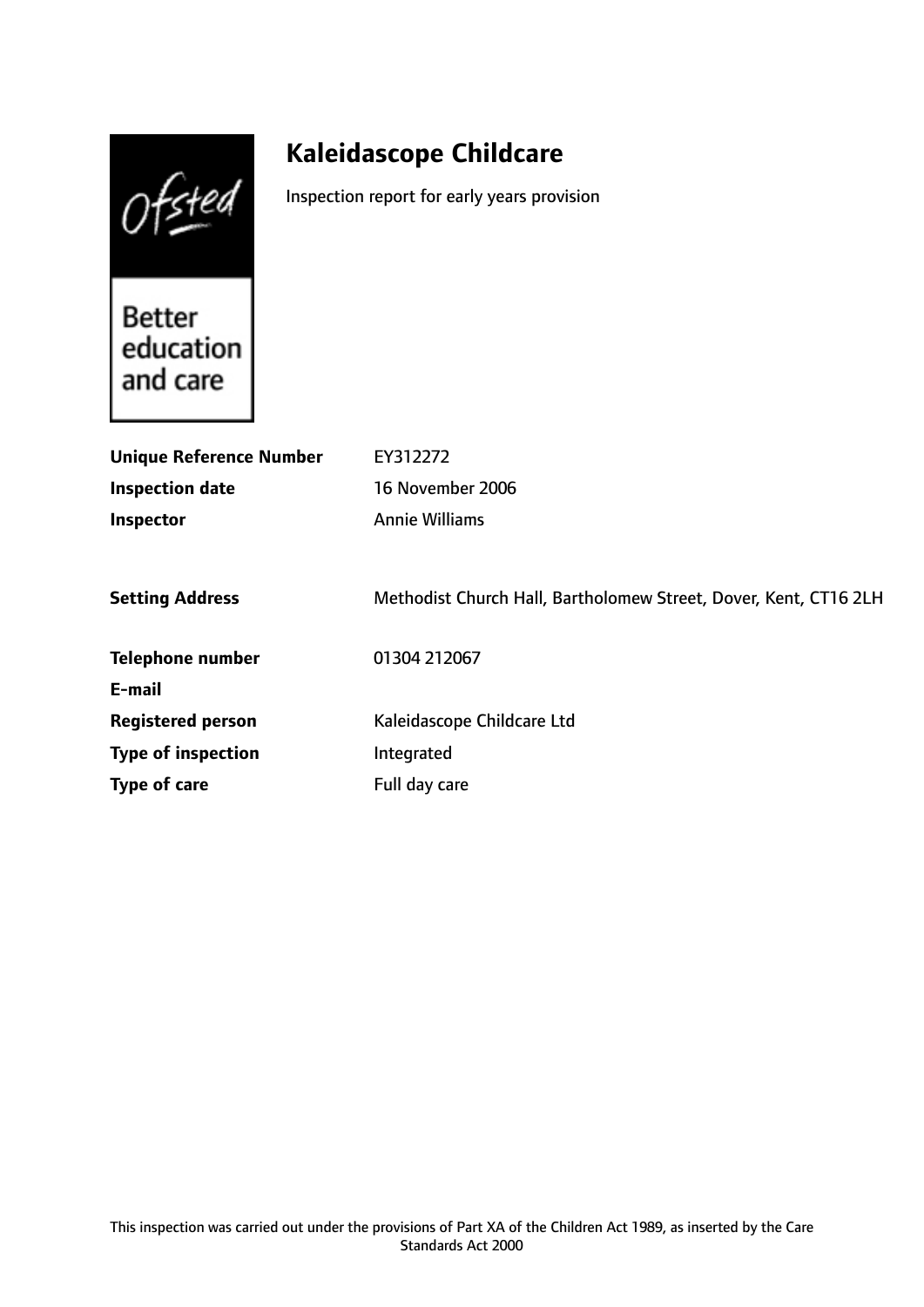## **ABOUT THIS INSPECTION**

The purpose of this inspection is to assure government, parents and the public of the quality of childcare and, if applicable, of nursery education. The inspection was carried out under Part XA Children Act 1989 as introduced by the Care Standards Act 2000 and, where nursery education is provided, under Schedule 26 of the School Standards and Framework Act 1998.

This report details the main strengths and any areas for improvement identified during the inspection. The judgements included in the report are made in relation to the outcomes for children set out in the Children Act 2004; the National Standards for under 8s day care and childminding; and, where nursery education is provided, the *Curriculum guidance for the foundation stage.*

The report includes information on any complaints about the childcare provision which Ofsted has received since the last inspection or registration or 1 April 2004 whichever is the later.

### **The key inspection judgements and what they mean**

*Outstanding: this aspect of the provision is of exceptionally high quality Good: this aspect of the provision is strong Satisfactory: this aspect of the provision is sound Inadequate: this aspect of the provision is not good enough*

For more information about early years inspections, please see the booklet *Are you ready for your inspection?* which is available from Ofsted's website: *www.ofsted.gov.uk.*

### **THE QUALITY AND STANDARDS OF THE CARE AND NURSERY EDUCATION**

On the basis of the evidence collected on this inspection:

The quality and standards of the care are satisfactory. The registered person meets the National Standards for under 8s day care and childminding.

The quality and standards of the nursery education are satisfactory.

### **WHAT SORT OF SETTING IS IT?**

Kaleidoscope Childcare is one of three childcare settings run by Kaleidoscope Childcare Limited. It opened in 2005 and operates from two rooms of the Methodist church hall in Dover, Kent. A maximum of 30 children may attend the pre-school at any one time. The pre-school is currently open each weekday from 09:00 to 12:00, although they are registered to provide full day care should the demand be there. All children share access to a secure enclosed outdoor play area.

There are currently 23 children aged from two to under five years on roll; of these eight receive funding for nursery education. Children mainly come from the local area with some children coming from surrounding towns and villages to attend the speech and language therapy unit within the pre-school, which is funded by the health authority. The pre-school supports a number of children with learning difficulties/disabilities.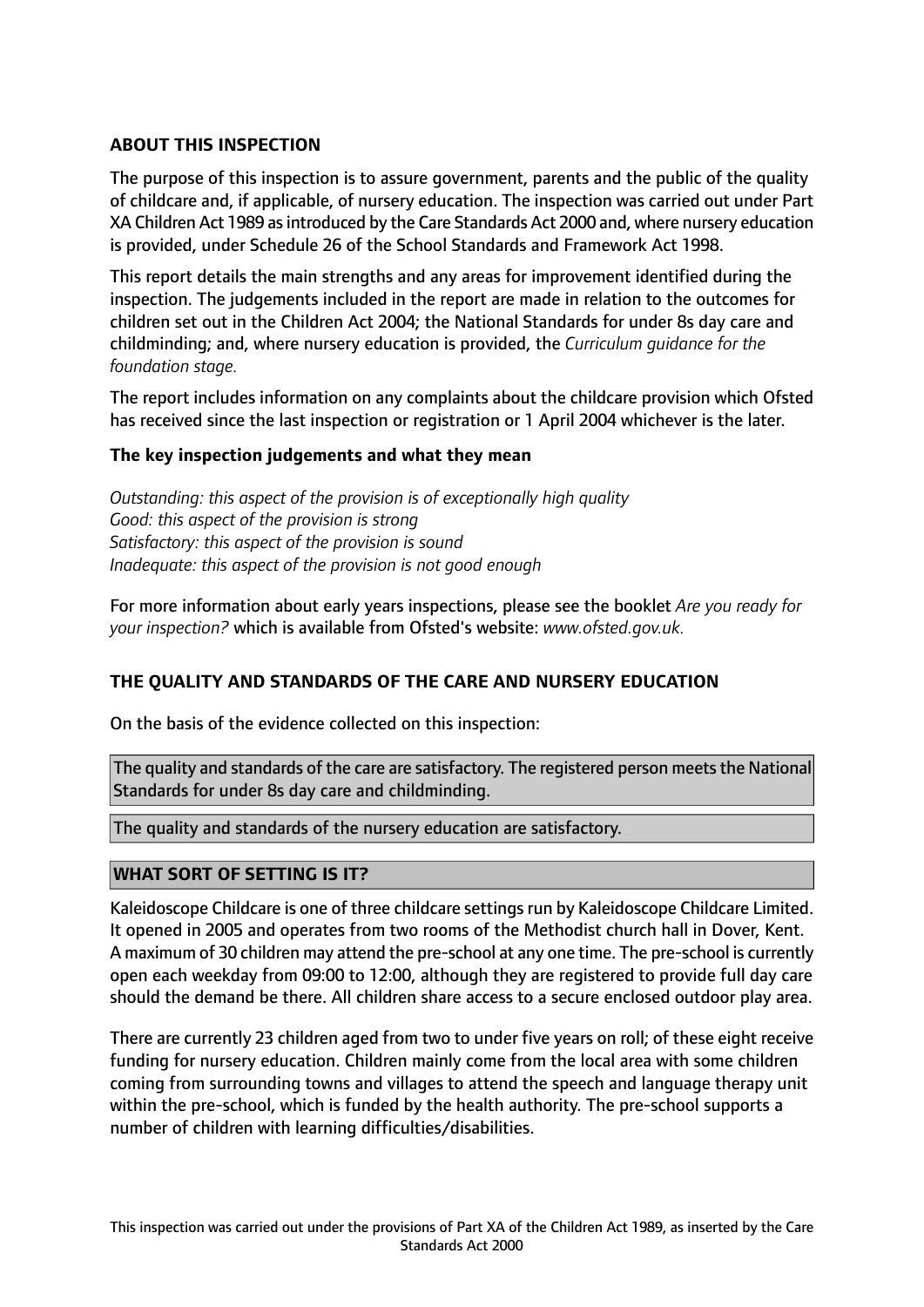The setting employs six practitioners; three of the practitioners, including the manager hold appropriate early years qualifications. A specialist practitioner is in post with speech and language qualifications to support children and one practitioner is studying. The setting receives support from the Local Authority.

## **THE EFFECTIVENESS OF THE PROVISION**

### **Helping children to be healthy**

The provision is satisfactory.

The environment is cleaned to an adequate standard because practitioners work hard to ensure that it is clean enough for children to play. Careful thought has been given to nappy changing areas thus ensuring children's privacy and dignity is respected. Effective procedures introduced by practitioners make sure that snacks are prepared hygienically, for example, they use appropriate cleaning materials to keep surfaces clean and germ free. Children learn about the importance of keeping themselves clean because practitioners give those gentle reminders to wash their hands at appropriate times, such as before snack time and after visiting the toilet.

Medicine and accident procedures are clear and understood by practitioners so that children receive the required treatment and parents are informed. A sick child policy is in place so that parents know that children with infectious illness do not attend and practitioners are quick to contact parents if their children become poorly at the setting. This is helpful towards protecting others from infection. A first aid kit is easily accessible within the setting and there are two practitioners who have up-to-date training to enable appropriate treatment to be given to children in the event of a medical emergency. Most parents' permissions are in place to enable practitioners to respect their wishes related to emergency medical advice or treatment.

Children learn to make healthy choices because practitioners provide a choice of healthy snacks and drinks. Children eagerly visit the snack table and eat a range of healthy food, such as dried and fresh fruit. Milk or water is offered at snack time and water is available throughout the session for children to keep their bodies hydrated and quench their thirst.

Outside play activities are not included in the planning, but children receive daily opportunities to be involved in rigorous physical play; they play outside in fine weather and when it is wet practitioners provide physical play, such as music and movement. In addition children practise their large muscles skills by climbing and balancing on equipment in the play room, such as the slide and balancing bench. They confidently use the apparatus displaying control of their bodies and an awareness of others. Younger children use the apparatus with gentle support from practitioners, for example, holding children's hand to guide them.

## **Protecting children from harm or neglect and helping them stay safe**

The provision is satisfactory.

The environment is welcoming to the children because practitioners prepare the play areas before children arrive. A recent commitment from practitioners to improve the surroundings for children means that the décor of the play room is bright and clean. The play room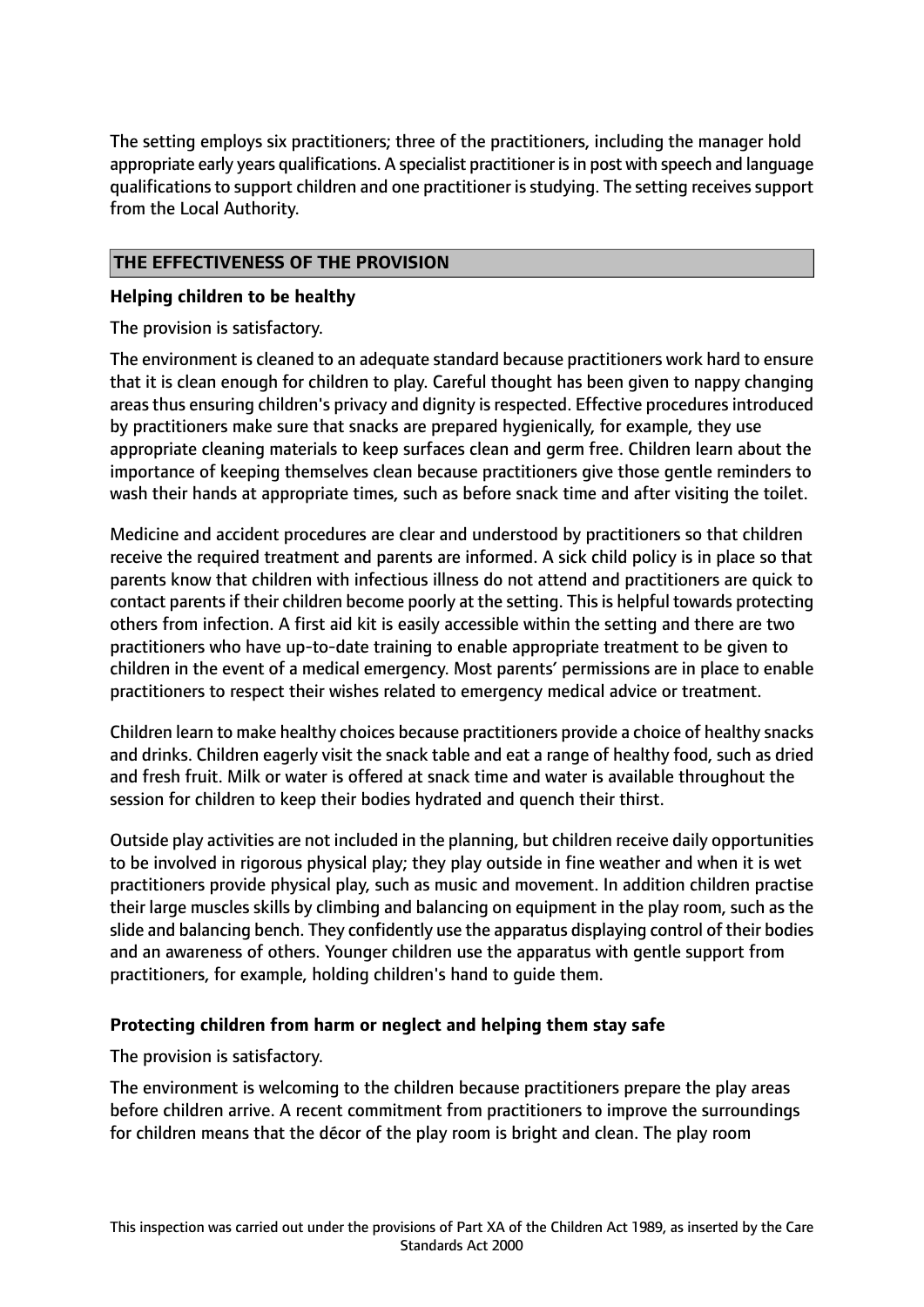surroundings are further enhanced by the attractive dividers and drawers used for resources and to define play areas.

Procedures for the safe arrival and collection of the children are successful because practitioners supervise children leaving the building and ensure that children leave with authorised adults. Because the building is open to other users during the pre-school operation, security pads have been added to the pre-school room to contribute towards keeping children safe and sound. In other areas of the building practitioners are vigilant to make sure children are safe.

Fire detection equipment is accessible in areas of the building and fire drills are carried out periodically. Consequently, children are familiar with how to leave the building safely in the event of an emergency. Attention has recently been given to ensuring that practitioners can quickly alert others to possible fire, for example, by making the fire whistle more accessible.

A daily check list is in place to highlight risks, such as loose heater guards, but they are not always successful in identifying that the covered heater is too hot and mats present a possible trip hazard. A range of toys and equipment is available to all the children and cover all areas of development. Toys are kept clean through a cleaning rota and sometimes children join in toy washing to give them a responsibility for their environment and contribute to their independence.

A red shirt is worn by practitioners so that they are easily identifiable to children and adults as a safe person within the setting. Recent training attended by the supervisor means that she is up-to-date with knowledge and understanding of issues related to safeguarding children's welfare and the registered person has a thorough understanding of procedures. However, the remainder of practitioners are insecure about safeguarding children's welfare.

### **Helping children achieve well and enjoy what they do**

The provision is satisfactory.

Children arrive happily and enter the play room readily. A practitioner is always on hand to support younger children who need care and attention in the early settling in period. If they wish, children are able to bring along a comfort to help them feel more settled. The play area is clearly and attractively defined for separate play areas, for example, a cosy book area and a large space for building or playing with the cars and garage. This gives children the space they need to spread out when they are building and helps them know what is out to play with. Books available for children contain familiar characters who they are interested in, such as Fireman Sam. This attracts children to the books and they snuggle up on the big cushions to share a book with a practitioner.

There is always an art and craft activity available for those children who prefer to glue and stick or paint. Occasionally these activities are too adult directed and concentrate more on the end product for display rather on the actual exploring and investigating that takes place by the children. Opportunities are available on occasions for children to explore and investigate alongside practitioners, for example, they explore and make marks through the use of shaving foam and corn flour mixed with water.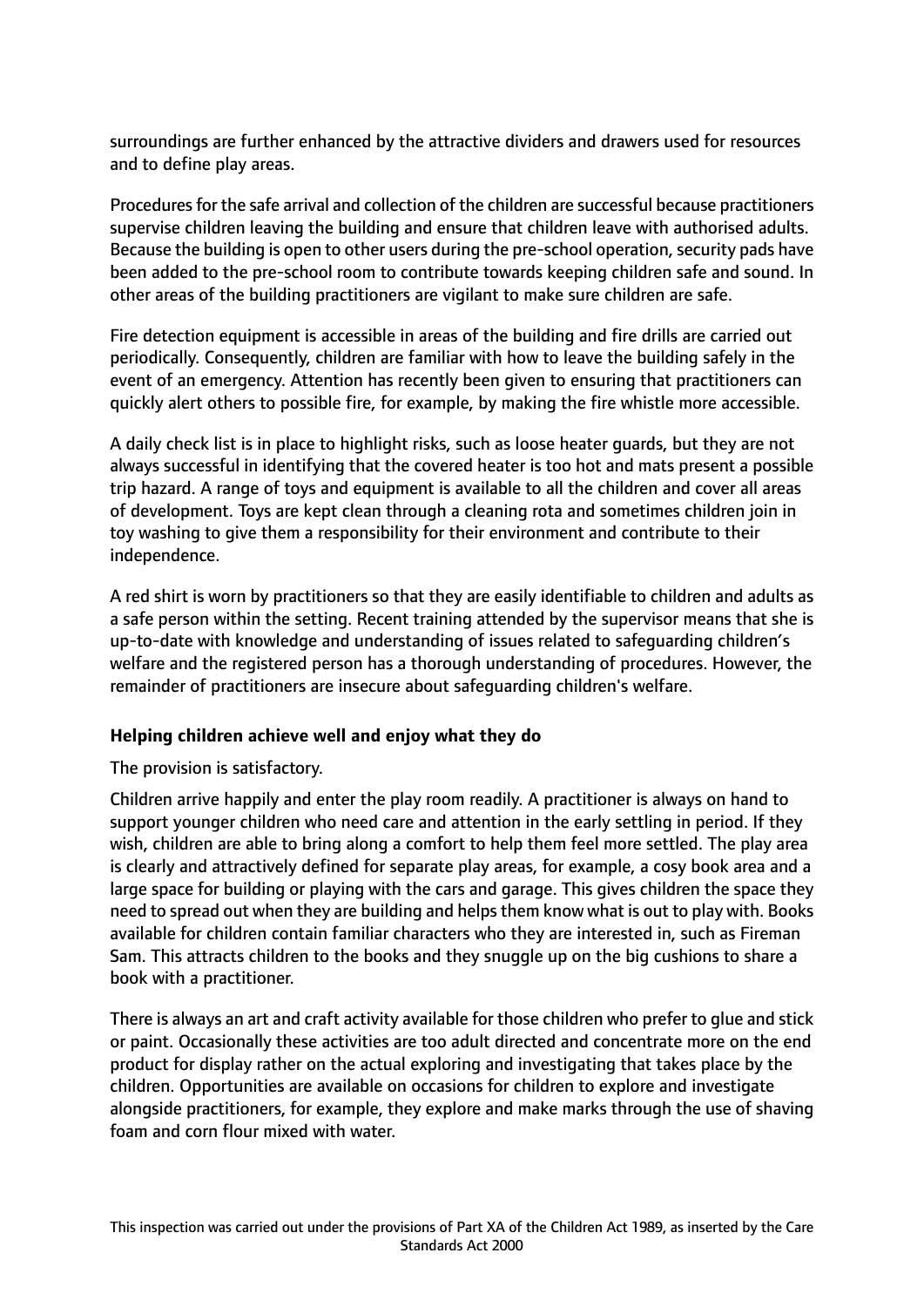Children clearly enjoy the singing sessions at pre-school and join in enthusiastically with actions. Because practitioners work closely with speech and language therapists, children benefit from an individual programme delivered by a specialist practitioner. However, sometimes children's play comes to an abrupt end because they are not reminded of their withdrawal into the short session of therapy. Birth to three matters is included in the overall planning but is used alongside activities for the Foundation Stage and not based on children's interest and therefore, is not always meaningful to the children, such as sticking on a pre-drawn picture of Pudsey bear.

### Nursery Education

Teaching and learning is satisfactory. Practitioners have a sound knowledge of the Foundation Stage and as a result children are making satisfactory progress in their development.

Children are friendly; they arrive happily and settle quickly to their play. Children make choices in their play from the range that practitioners set out. They display appropriate concentration levels on their chosen activities and play alongside and sometimes with their friends. Together they play and talk with practitioner's gentle support, for example, when they play with the dough, rolling and cutting shapes or building. Practitioners support children's play and language by describing to them what they are doing. Children are learning to share and take turns, for example, as they wait to go on the slide.

Children are learning to take care of their environment through their involvement in the daily routine, such as sweeping up and washing toys. Opportunities to extend children's independence are not always extended, for example, at snack time and independent self-selection of toys. Children really enjoy stories and benefit from practitioners'support in the book area; they learn how a book works and are beginning to understand that print carries meaning. Children receive daily opportunities to recognise their own names through the system of registration when children stick their name to the 'We are here' board. There is a specific writing area where children have the opportunity to write, but this is not extended to other areas in the play room and overall practitioners do not act as role models for the children to encourage them to write for a purpose.

Counting features regularly throughout the session and calculation is introduced to the children through rhymes, such as, 'Five currant buns'. Shape, space and measure is explored through the daily routine of emptying and refilling containers in the home corner, tidy up time, making dough and sand and water play.

The computer is a popular choice amongst the children and supports their learning; they laugh out loud as they click on the screen to 'Dora the explorer'. There is a regular routine so that children become familiar with what happens next. A photograph time line is planned to further support children's understanding. At the moment no prior warning is given to children about changes in the routine so they can finish off what they are playing with.

There is an attractive pretend area that contains new and attractive equipment to support children's play. Children visit the kitchen and make dinner with the dried pasta and peas provided by practitioners. Music is a regular feature of the session; children join in enthusiastically with songs and actions and sometimes use musical instruments to accompany their musical session.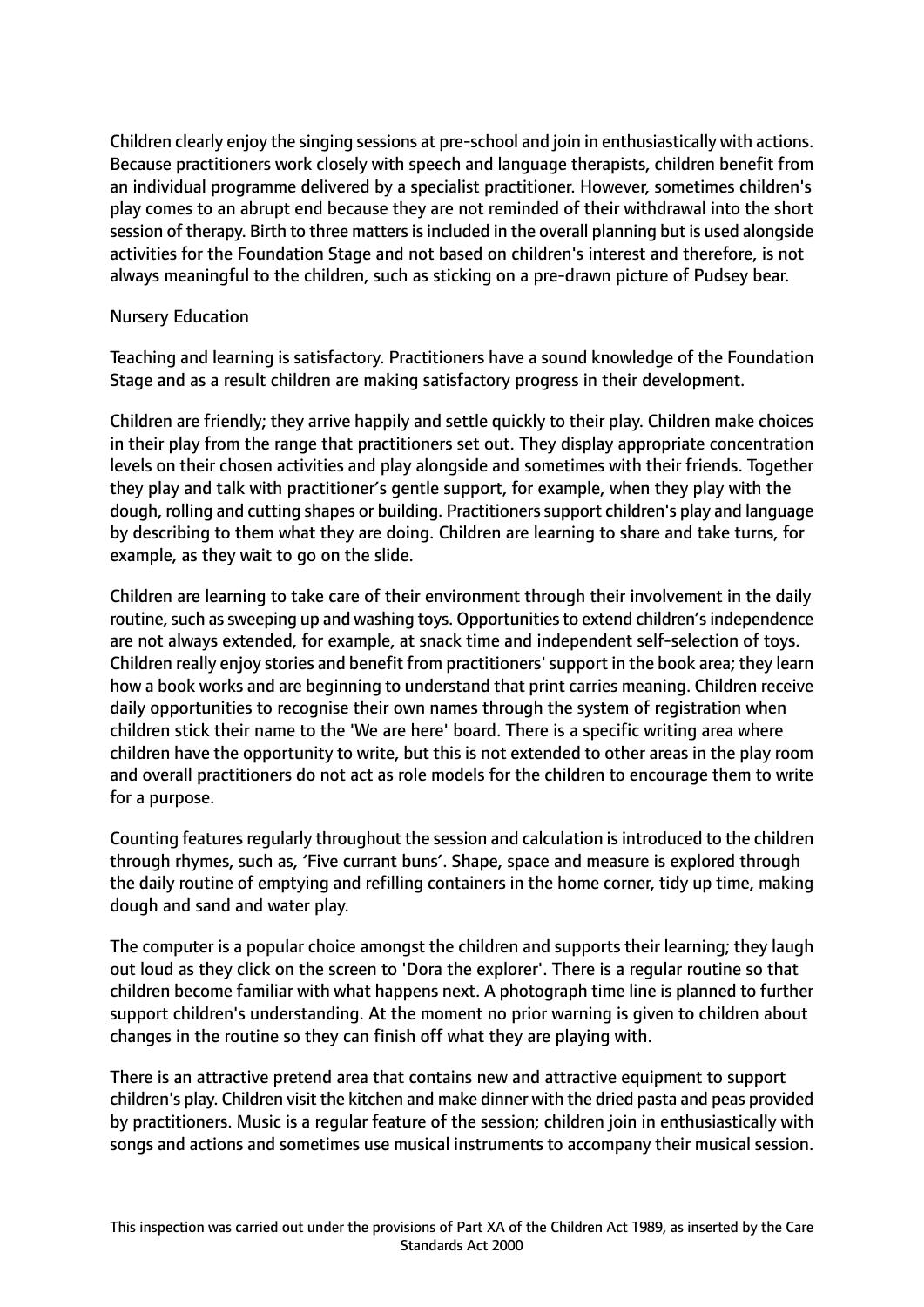Children explore different materials at pre-school and join in with art and craft activities, such as painting and collage. Although the pre-cut templates show the hard work of practitioners, they do not enable children to explore their own imagination in art and design.

## **Helping children make a positive contribution**

The provision is satisfactory.

Children arrive happily and most settle quickly to play. The praise and encouragement given by practitioners contributes to children's positive behaviour. Children with learning difficulties and disabilities are well supported in the setting. Children identified as needing extra help are supported by a specific person to help them in their play and learning. The sign language 'Makaton' is used by practitioners to help children communicate if they have difficulty with speech and language and further support is provided by a specially trained practitioner who works closely with speech therapists.

Children explore the local community through local walks, such as to the post office and the bakers. Children find out about different cultures through planned festivals, such as 'Diwali' and 'Chinese New Year'. Children's awareness of differences in our society is further promoted through resources and posters in the group. Children's spiritual, moral, social and cultural development is fostered.

The partnership with parents and carers of funded children is satisfactory. Parents are pleased with their child's progress and are greeted warmly by practitioners. They receive regular reports about their children's development within the setting and are informed about what is happening and procedures through the attractive prospectus and newsletters. A key worker system is in place but not always effective in forming relationships with parentsto give them daily feedback and thought is not always given to cover absent key workers. As yet, parents are not involved in establishing children's starting points on entry and they do not yet contribute to children's developmental records. A questionnaire has been introduced to enable practitioners to gain parents' feedback related to resources and this is to be extended to include views on care and education.

## **Organisation**

The organisation is satisfactory.

Overall the provision meets the needs of the range of children for whom it provides. Practitioners working at the setting have undergone checks to establish their suitability and three out of six hold a relevant early years qualification. A specially appointed person is qualified to support children in areas of speech and language. Recruitment procedures are rigorous to ensure that practitioners have the necessary skills to work with young children and all required checks are undertaken.

The registration certificate is displayed to keep parents informed and the attendance register confirms that the provider complies with the conditions of registration. Parents also sign children in at the beginning of the session but sometimes this can be confusing if the records do not match. All the required records for the safe and efficient management of the setting and for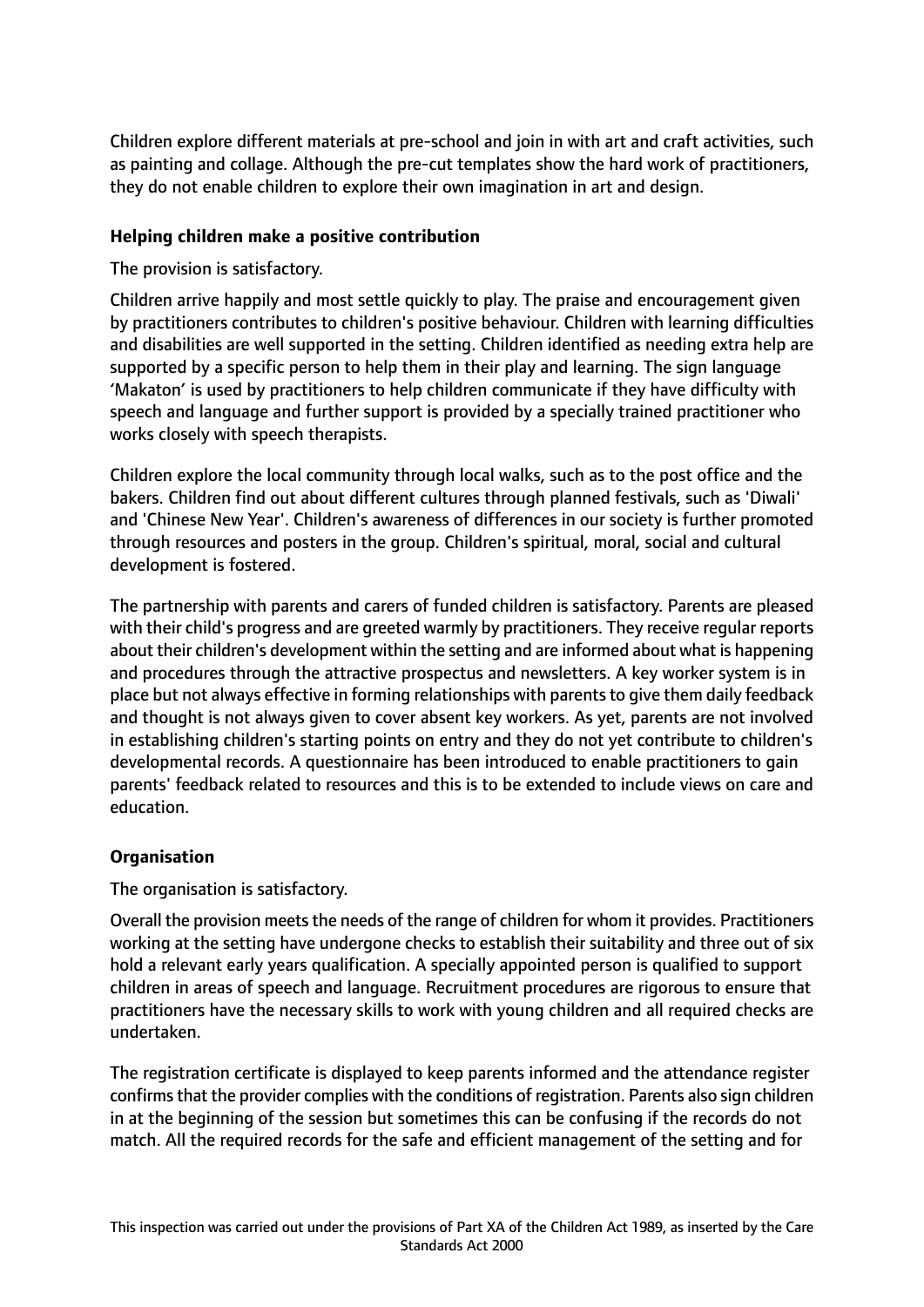the welfare and care of children are mostly well maintained and stored securely. At the moment, the systems to check that all documents have the necessary information and are maintained correctly do not always work, for example, obtaining all parents' written permissions and checking all children's key worker folders.

The daily routine is balanced so that children have time to be active and involve themselves in their chosen play. Policies and procedures are comprehensive and understood by practitioners. Practitioners are deployed well within the setting to support children in their play and learning. They move around the room to play with the children and help them learn.

The leadership and management of the setting is satisfactory. Practitioners work hard as a team and set out resources daily to support children's learning. They display a secure understanding of the Foundation Stage which contributes to children's satisfactory progress. Planning and assessment continues to evolve. Planning is based on a theme, with activities to match the theme and stepping stones. Observations are made on children and provide useful information to practitioners, but the information is not yet used effectively to help practitioners plan based on children's interest, what they know and can do and what they need to learn next.

### **Improvements since the last inspection**

At the last inspection, the quality and standard of care was judged as inadequate. As a result, five actions were made. These related to health and hygiene, safety, induction procedures and documentation. The setting has taken on board all actions and improved health and hygiene by setting in place systems for cleaning and nappy changing. Safety has improved through simple risk assessments; the security of heater guards and the covering of a gas tap and plug sockets. Practitioners are aware of the correct procedures to follow and documentation is mostly well maintained. Therefore, outcomes for children are satisfactory.

The previous inspection judged nursery education as satisfactory. There were two recommendations made related to improving children's opportunities for counting and calculating and revisiting information. The setting is developing these areas by ensuring counting is a regular feature of the routine and allowing children to revisit their play experiences as part of the daily routine. The nursery education remains satisfactory.

### **Complaints since the last inspection**

Since the last inspection there have been no complaints made to Ofsted that required the provider or Ofsted to take any action in order to meet the National Standards.

The provider is required to keep a record of complaints made by parents, which they can see on request. The complaints record may contain complaints other than those made to Ofsted.